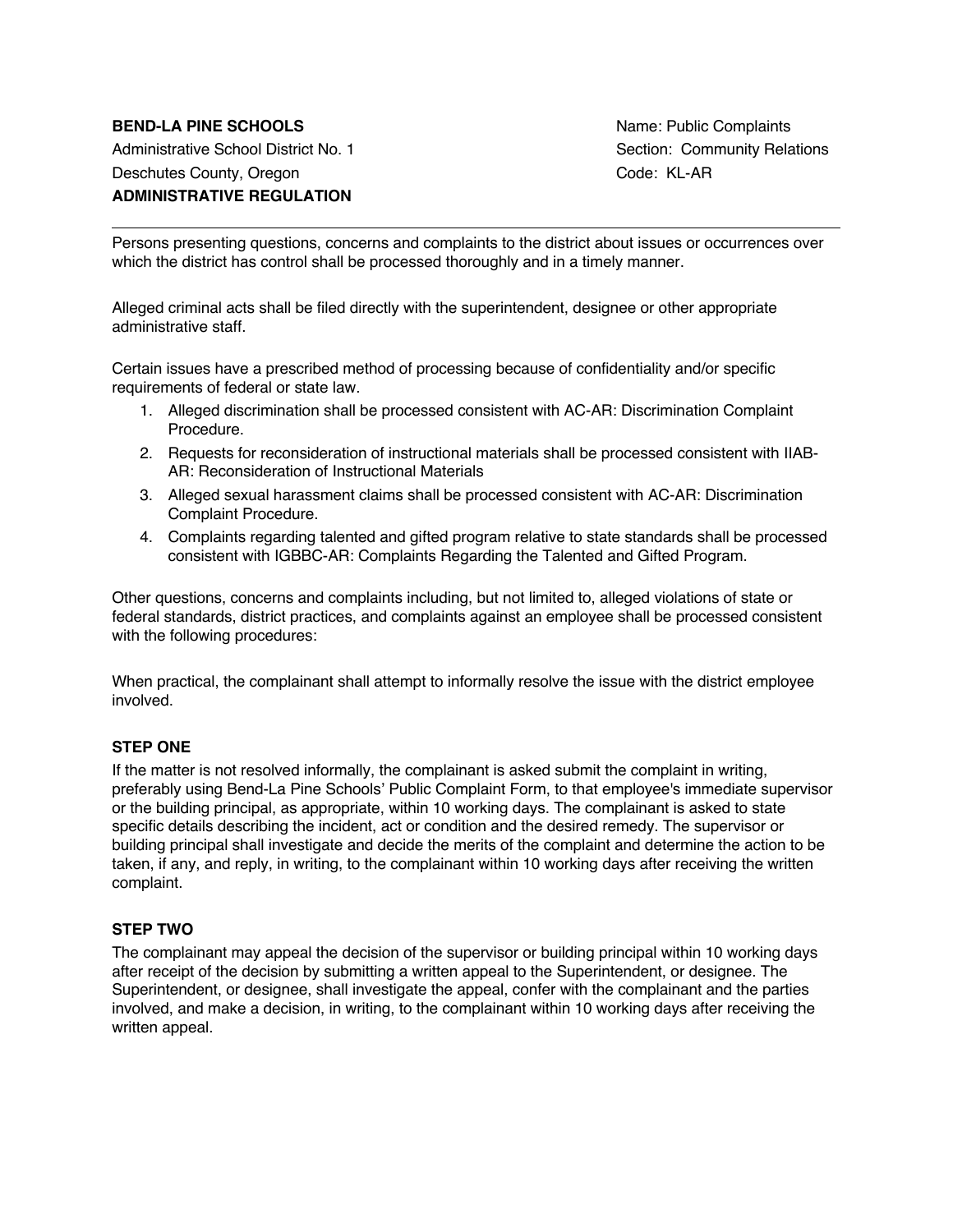#### **STEP THREE**

If the complainant is not satisfied with the decision of the Superintendent or designee, the complainant may appeal the decision to the Board within 10 working days of receiving the Superintendent or designee's decision. The Board may hold a hearing to review the findings and conclusion of the Superintendent, to hear the complaint and to hear and evaluate any other evidence deemed appropriate. Generally, all parties involved, including the school administration, will be asked to attend such meeting for the purposes of presenting additional facts, making further explanations and clarifying the issue(s).

The Board may elect to hold the hearing in executive session if the subject matter qualifies under Oregon law. The complainant shall be informed of the Board's decision, in writing, within 20 working days from the hearing of the appeal by the Board. The Board's decision will be final.

Complaints against a principal or supervisor shall be filed with the Superintendent or designee. The Superintendent or designee will attempt to resolve the complaint, beginning at Step Three.

Complaints against the Superintendent should be referred to the Board Chair on behalf of the Board. The Board Chair shall present the complaint to the Board at a regularly scheduled school board meeting. If the Board decides an investigation is warranted, the Board may refer the investigation to a third party. When the investigation is complete, the results will be presented to the Board at a regularly scheduled school board meeting. After receiving the results of the investigation, within 30 working days, the Board shall decide in open session what action, if any, is warranted. A final written decision regarding the complaint shall be issues by the Board to the complainant within 20 working days of the open session meeting.

Complaints against an individual Board member should be made to the Board Chair on behalf of the Board. The Board Chair shall present the complaint to the Board at a regularly scheduled school board meeting. If the Board decides an investigation is warranted, the Board may refer the investigation to a third party. When the investigation is complete, the results will be presented to the Board. After receiving the results of the investigation, within 30 working days, the Board shall decide in open session what action, if any, is warranted. A final written decision regarding the complaint shall be issued by the Board to the complainant within 20 working days of the open session meeting. The board member(s) subject to the complaint shall abstain from any vote taken on behalf of that specific complaint.

Complaints against the Board Chair may be made directly to the Board Vice Chair or district legal counsel on behalf of the Board. The Board Vice Chair or legal counsel shall present the complaint to the Board at a regularly scheduled school board meeting. If a majority of the Board decides an investigation is warranted, the Board may refer the investigation to a third party. When the investigation is complete, the results will be presented to the Board in executive session. After receiving the results of the investigation, within 30 working days, the Board shall decide in open session what action, if any is warranted. A final written decision regarding the complaint shall be issues by the Board to the complainant within 20 working days of the open session meeting.

If a complaint alleges a violation of state standards or a violation of other statutory or administrative rule for which the State Superintendent of Public Instruction has appeal responsibilities, and the complaint is not resolved at the Board level, the district will supply the complainant with appropriate information to file a direct appeal to the State Superintendent as outlined in Oregon Administrative Rule (OAR) 581-022- 1940.